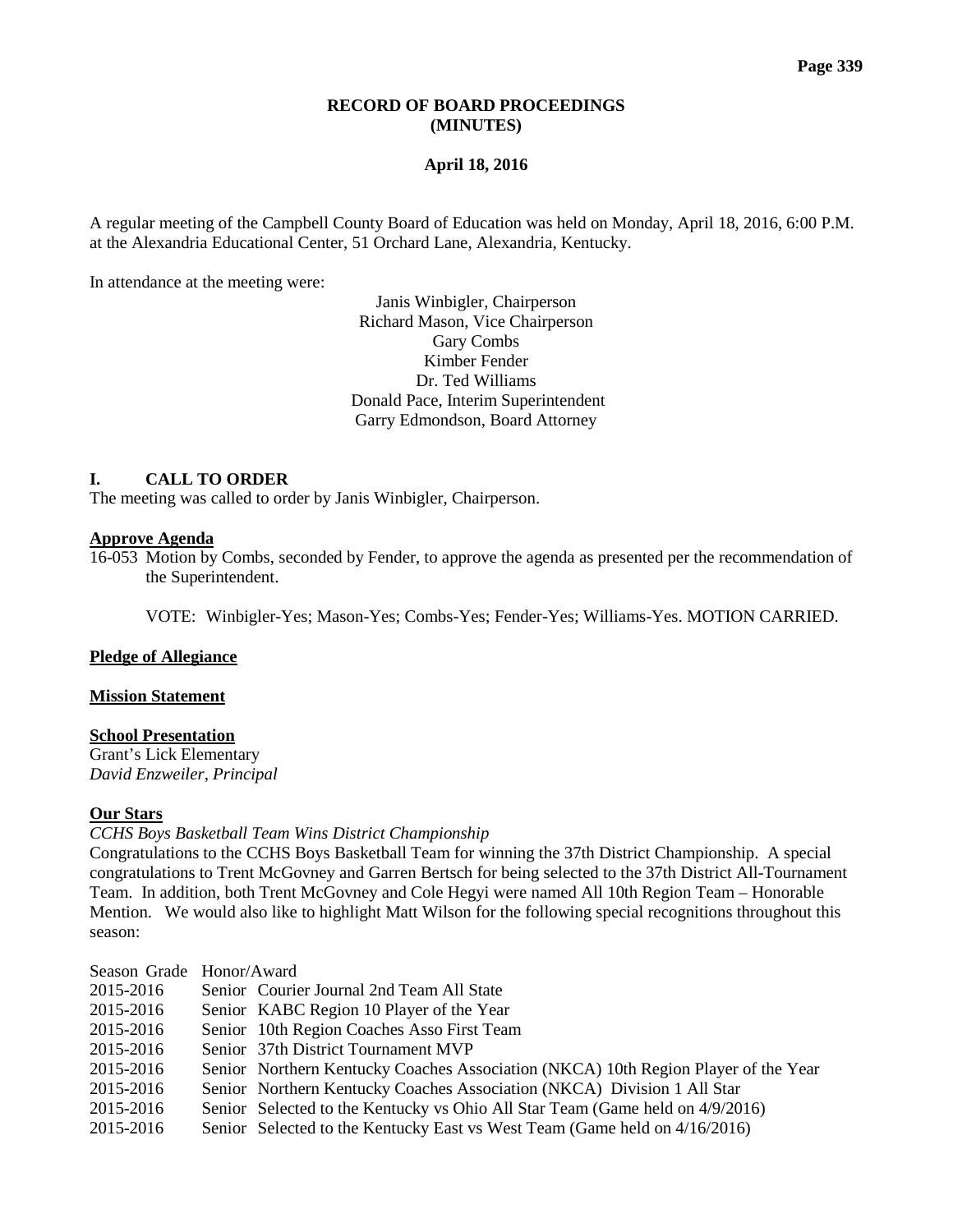## **Page 340**

| 2015-2016 | Senior Selected to the Kentucky vs Indiana All Star Team (Games held on 6/11/2016 and |
|-----------|---------------------------------------------------------------------------------------|
|           | 6/12/2016                                                                             |
| 2015-2016 | Senior Ranked 6th in Kentucky in Rebounds Per Game (1st in total rebounds)            |
| 2015-2016 | Senior Scored 1000 Career Point                                                       |
| 2015-2016 | Senior Ranked in top 25 all-time KHSAA for Career Rebounds                            |
| 2015-2016 | Senior Selected as a LaRosa's MVP                                                     |
| 2015-2016 | Senior Northern Kentucky Enquirer Preps Athlete of the Week                           |
| 2015-2016 | Senior Mr. Kentucky Basketball Nominee                                                |
|           | Scholar Athlete in every season Matt has participated in since 6th grade              |

Matt will be attending West Point next year and we certainly wish him the best of luck.

And last but certainly not least, we would like to honor senior Gideon Measner who has been named to the 2016 Kentucky National Guard "All Resilient Team" by the Voice of the Kentucky Wildcats, Mr. Tom Leach! Gideon overcame one of the toughest times of his life this past year. The Campbell County basketball player lost his father last summer. Gidean's father was his biggest fan and he supported Gidean's dream of starting for the team his senior year. Gidean kept up the hard work and leaned on his teammates to get through this difficult time. This season, he started for the team and knows how proud his father would be. Gideon will be honored at a banquet on April 28th at Papa John's Cardinal Stadium. We are so proud of your resilience, Gideon!

### *LADY CAMELS WIN 10TH REGION Girls Basketball Tournament Championship*

Congratulations to the CCHS Girls Basketball team for winning the 10th Region Girls Basketball Tournament Championship and competing in the Sweet 16 where they made it to the Elite 8. These ladies had a fantastic season and we are so proud of them. A special congratulations goes out to Kylie Kramer and Mackenzie Schwarber for being selected to the 37th District All-Tournament Team and to Taylor Clos for being named the District Tournament MVP. McKenzie was also named to the Kentucky Sweet 16 All-Tournament Team. The Northern Kentucky Girls Basketball Association named the follow CCHS players as All-Conference: Taylor Clos, Division I All Conference, Taylor Jolly Division I All Conference, and Mackenzie Schwarber Division I Defensive Player of the Year. In addition, Taylor Jolly was named to the All 10th Region 2nd Team, and Taylor Clos and Kylie Kramer were named to the All 10th Region 3rd Team.

Taylor Clos was the Fairdale Exposure MVP and she made Rick Bolus's "Players to Watch" list

Taylor Jolly was named the Greater Cincinnati Basketball Hall of Fame Kentucky Girls Player of the Year, and demonstrating a team effort Taylor Jolly, Taylor Clos, and Kylie Kremer each reached their 1,000th point during the season this year.

And we cannot forget a special congratulations also to Coach Beau Mennifee for being named the NKY Coach's Association Coach of the Year and the KABC 10th Region Coach of the Year

#### *CCHS Student Places 3rd in Shakespeare Competition*

Congratulations to Abby Davis for placing 3rd at the Cincinnati Shakespeare Competition. She performed a Shakespearean monologue and sonnet in competition with students from schools across the Greater Cincinnati area.

*CCHS Art Student Awarded National Silver Medal* 

Please help me in congratulating Sara Mai, who was awarded a National Silver Medal in sculpture from the Scholastic Art Awards in NYC!

This is only our 2nd national winner in CCHS history. Way to go Sara!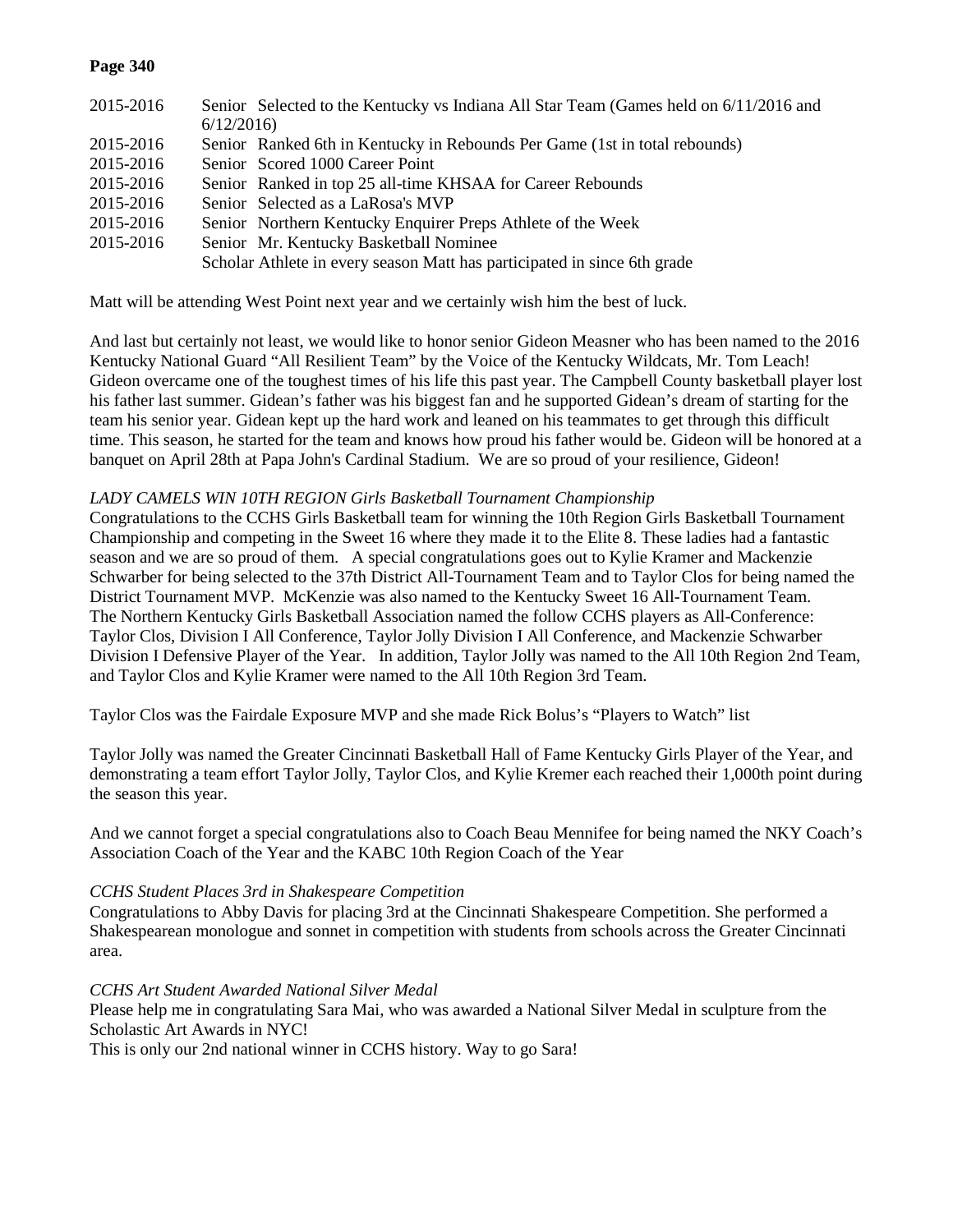## *Cline Wrestler Wins Wrestling Championship*

Congratulations to Campbell County wrestler, Christopher Ferraro, who won the State Championship in the 52- 54 pound weight class. Christopher is a 4th grader at Cline Elementary that wrestles for the Campbell County Youth Wrestling League.

Earlier this month we received a letter from *AdvancEd* recognizing that Campbell County School District as well as each individual school has been awarded accreditation by the regional accreditation agencies that span the AdvancEd global network. These agencies include the North Central Association Commission on Accreditation and School Improvement, the Northwest Accreditation Commission and the Southern Association of Colleges and Schools Commission on Accreditation and School Improvement. This action was taken by the accreditation commission at its meeting on January 28th.

As an accredited school district, Campbell County Schools are considered members of the esteemed AdvancEd global network committed to continuous improvement through accreditation. The accreditation process is a massive undertaking and tonight we recognize our schools and present them their accreditation certificates to be proudly displayed for all to see!

### **Recess**

As provided in the agenda (as approved), the Board briefly recessed.

## **II. COMMUNICATIONS Audience Comments**

## **Board Member Comments**

## **Superintendent Comments**

#### **Personnel Actions**

| <b>NAME</b>        | <b>POSITION</b>               | <b>ACTION / REASON</b> | <b>EFFECTIVE</b> | <b>LOCATION</b> |
|--------------------|-------------------------------|------------------------|------------------|-----------------|
| Berkemeyer, Peggy  | Paraeducator                  | Resigned               | 6/30/2016        | <b>CCMS</b>     |
| Cox, Anita         | Secretary                     | Retired                | 6/30/2016        | Campbell Ridge  |
| Elgin, Lauren      | Title 1 Tutor                 | Hired                  | 4/11/2016        | Campbell Ridge  |
| Gilbert, Norma     | <b>Bus Driver</b>             | Retired                | 5/31/2016        | Transportation  |
| Grothaus, Leonard  | <b>Bus Driver</b>             | Resigned               | 3/18/2016        | Transportation  |
| Holtz, Brenda      | <b>Food Service Assistant</b> | Retired                | 6/30/2016        | <b>CCHS</b>     |
| Kukla, Amity       | Principal                     | Resigned               | 6/30/2016        | Grant's Lick    |
| Kuhn, Emily        | <b>Guidance Counselor</b>     | Resigned               | 6/30/2016        | Crossroads      |
| Mains, Robert      | <b>Bus Driver</b>             | Retired                | 6/30/2016        | Transportation  |
| McDaniel, Peggy    | From: Clerk                   | Position Change for    | 7/1/2016         | Campbell Ridge  |
|                    | To: Secretary                 | 2016-17                |                  |                 |
| Orr, Ricky         | Lead Custodian                | Returned from LWOP     | 3/31/2016        | Grant's Lick    |
| Parker, Kelly      | Paraeducator                  | Resigned               | 3/8/2016         | Grant's Lick    |
| Rottman, Stephanie | Teacher                       | Retired                | 6/30/2016        | <b>CCMS</b>     |
| Newsome, Jill      | Paraeducator                  | Resigned               | 4/15/2016        | Crossroads      |

#### **Substitutes**

| Ashton, Kasie | 21st Century Sub Coord. | Hired | $4/11/2016$ Campbell Ridge |
|---------------|-------------------------|-------|----------------------------|
| Caldwell, Ian | Substitute Teacher      | Hired | $3/9/2016$ District Wide   |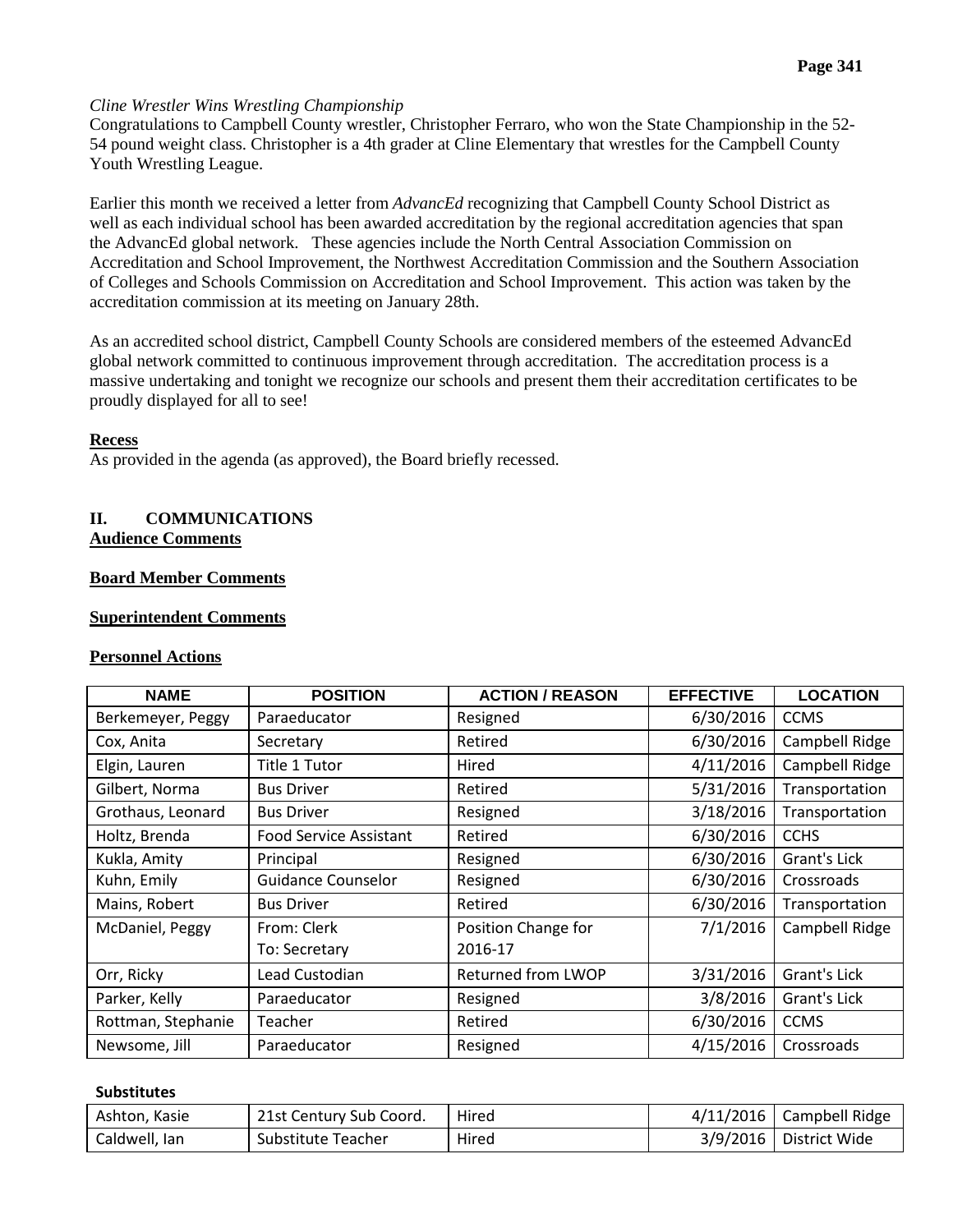| Beyer, Tammy      | Substitute Bus Monitor  | Hired | 3/2/2016  | Transportation |
|-------------------|-------------------------|-------|-----------|----------------|
| Blood, Lisa       | Substitute Teacher      | Hired | 3/29/2016 | District Wide  |
| Born, Jennifer    | Substitute Paraeducator | Hired | 4/11/2016 | District Wide  |
| Dornacher, Brenda | Substitute Bus Driver   | Hired | 4/11/2016 | Transportation |
| Funke, Steven     | Substitute Teacher      | Hired | 3/29/2016 | District Wide  |
| Grothaus, Leonard | Substitute Bus Driver   | Hired | 3/21/2016 | Transportation |
| Knauer, Carrie    | Substitute Paraeducator | Hired | 3/14/2016 | District Wide  |
| Miller, Virgil    | Sub Head Mechanic       | Hired | 3/14/2016 | Transportation |
| Mefford, Jeffrey  | Substitute Bus Driver   | Hired | 3/21/2016 | Transportation |
| Schneider, David  | Substitute Bus Driver   | Hired | 3/21/2016 | Transportation |
| Stewart, Hannah   | Substitute Teacher      | Hired | 3/25/2016 | District Wide  |

# **Written Communications and Reports**

SBDM Minutes FRYSC Reports Homeless Services Report Pupil Personnel Report Public Relations Report School Related Field Trip Notifications Field Trip Report – Transportation Field Trip Report – Athletics Status Report/Timeline on CCHS and CCMS Construction Projects

# **III. ACTION AGENDA**

## **Reciprocal Agreements with Other School Districts Policy 09.125**

Discussion took place regarding reciprocal agreements with other school districts. The Board chose to take no action to modify or change the current policy.

#### **Suggested Staffing 2016-17**

16-054 Motion made by Williams, seconded by Combs, to approve the suggested staffing for 2016-17, per the Superintendent, as presented:

An addition of four (4) certified staff above the allocation given to schools for the 2015-16 school year. This additional staff will ensure straight grades, provide the spots needed for all-day Kindergarten, and enhance math offerings at CCHS and an encore drama offering at CCMS.

VOTE: Winbigler-Yes; Mason-Yes; Combs-Yes; Fender-Yes; Williams-Yes. MOTION CARRIED.

# **Amended 2015-16 School Calendar**

16-055 Motion made by Mason, seconded by Fender, to approve the amended 2015-16 school calendar as presented per the recommendation of the Superintendent:

Changes and adjustments stem from weather days when school was closed and weather emergency days when school was closed early or began later; 6 closings due to weather, 1 closing due to district decision and 2 delays. The end of the school year is as follows: May 29, 2016 (last day for students, originally May 19).

VOTE: Winbigler-Yes; Mason-Yes; Combs-Yes; Fender-Yes; Williams-Yes. MOTION CARRIED.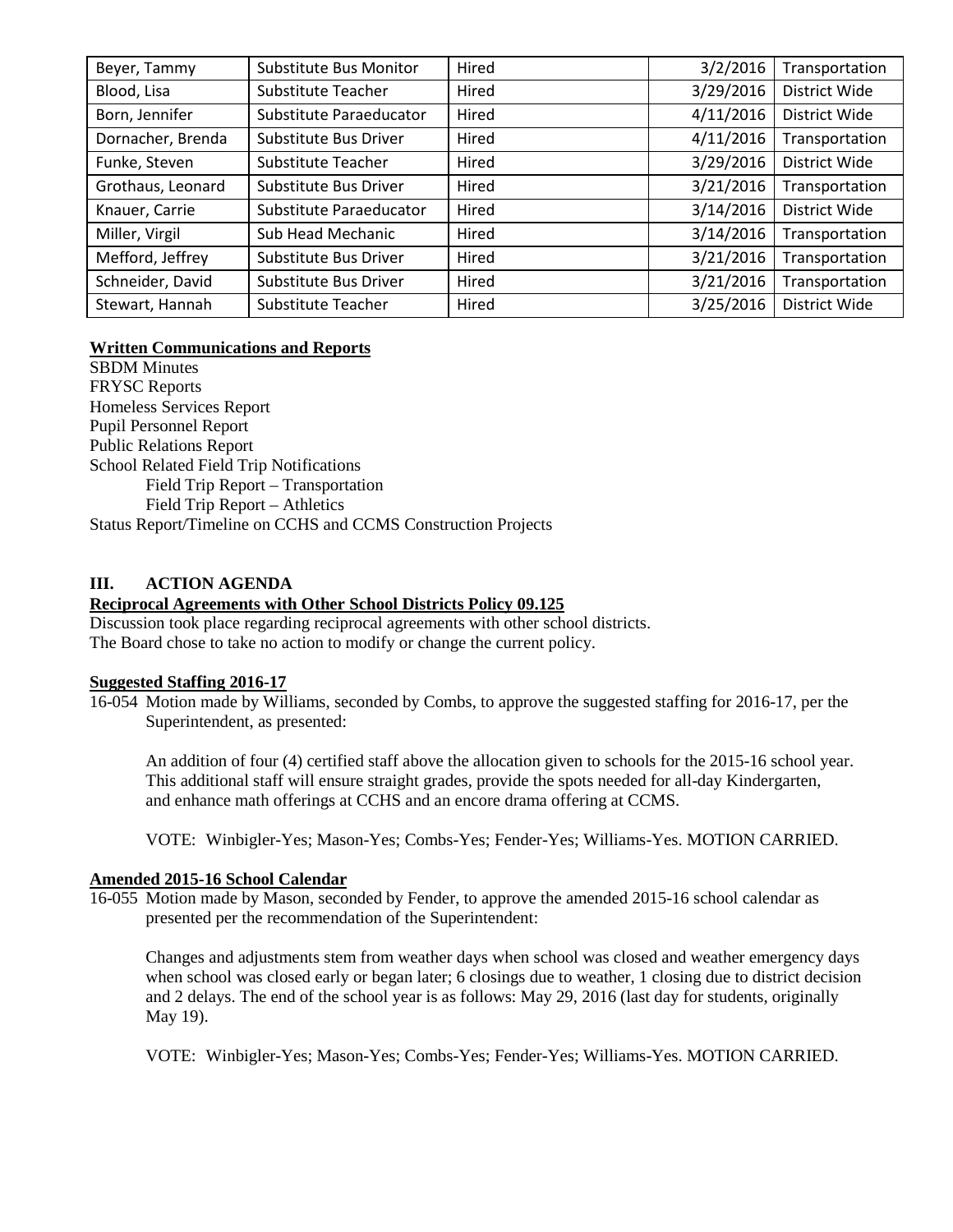# **Meal Prices for 2016-17**

16-056 Motion made by Fender, seconded by Combs, that meal pricing for 2016-17 remain the same as 2015- 16 per the recommendation of the Superintendent:

| Lunch                   |        | <b>Breakfast</b>              |        |  |
|-------------------------|--------|-------------------------------|--------|--|
| Elementary Students K-5 | \$2.50 | All Students                  | \$1.50 |  |
| Middle/High Students    | \$2.75 | <b>Adult Breakfast \$2.00</b> |        |  |
| Adult Lunch             | \$3.25 |                               |        |  |

VOTE: Winbigler-Yes; Mason-Yes; Combs-Yes; Fender-Yes; Williams-Yes. MOTION CARRIED.

## **IV. CONSENT AGENDA**

16-057 Motion made by Fender, seconded by Mason, to approve the consent agenda as presented per the recommendation of the Superintendent.

## **Minutes**

March 14, 2016 – Regular Meeting March 21, 2016 – Special Meeting March 22, 2016 – Special Meeting March 23, 2016 – Special Meeting March 31, 2016 – Special Meeting

## **Bills - Addendum**

General Fund # 121568-121725 as listed in the Orders of the Treasurer

### **Bills – Regular**

General Fund #121726-121880 as listed in the Orders of the Treasurer

### **Treasurer's Report**

| Campbell County Board of Education                          |                  |                 |                 |                     |                  |  |
|-------------------------------------------------------------|------------------|-----------------|-----------------|---------------------|------------------|--|
| <b>Treasurer's Report</b><br>For Month Ended March 31, 2016 |                  |                 |                 |                     |                  |  |
|                                                             | <b>Beginning</b> |                 |                 | <b>Expenditures</b> |                  |  |
| <b>Fund</b>                                                 | <b>Balance</b>   | <b>Revenues</b> | <b>Salaries</b> | <b>Others</b>       | <b>Balance</b>   |  |
| General                                                     | 16,024,081       | 1,845,813       | (1,947,562)     | (694, 105)          | 15,228,228       |  |
| <b>Sick Leave Retire.</b>                                   | 168,257          |                 | 0               | 0                   | 168,257          |  |
| <b>Committed Funds</b>                                      | 371,826          |                 | 0               | 0                   | 371,826          |  |
| <b>Special Revenue</b>                                      | (653, 619)       | 429,869         | (278, 649)      | (141,002)           | (643, 402)       |  |
| <b>District Activity</b>                                    | 220,438          | 1,684           |                 | (28, 554)           | 193,568          |  |
| <b>Capital Outlay</b>                                       |                  |                 | $\mathbf 0$     | 0                   |                  |  |
| <b>Building</b>                                             | 2,918,121        | $\overline{0}$  | $\mathbf 0$     | $\Omega$            | 2,918,121        |  |
| <b>Construction</b>                                         |                  | $\mathbf 0$     | 0               | 0                   |                  |  |
| <b>Debt Service</b>                                         | (2,071,558)      | $\mathbf 0$     | 0               | $\boldsymbol{0}$    | (2,071,558)      |  |
| <b>Food Service</b>                                         | 130,807          | 232,870         | (60, 668)       | (126, 556)          | 176,453          |  |
| Totals *                                                    | \$17,108,354     | 2,510,235       | (2, 286, 879)   | (990,216)           | \$<br>16,341,493 |  |

\* Cash and cash equivalents in all funds include approx. \$373,037 in investments and certificates of deposits yielding 0.585% and the remainder in interest-bearing checking accounts yielding 0.25%.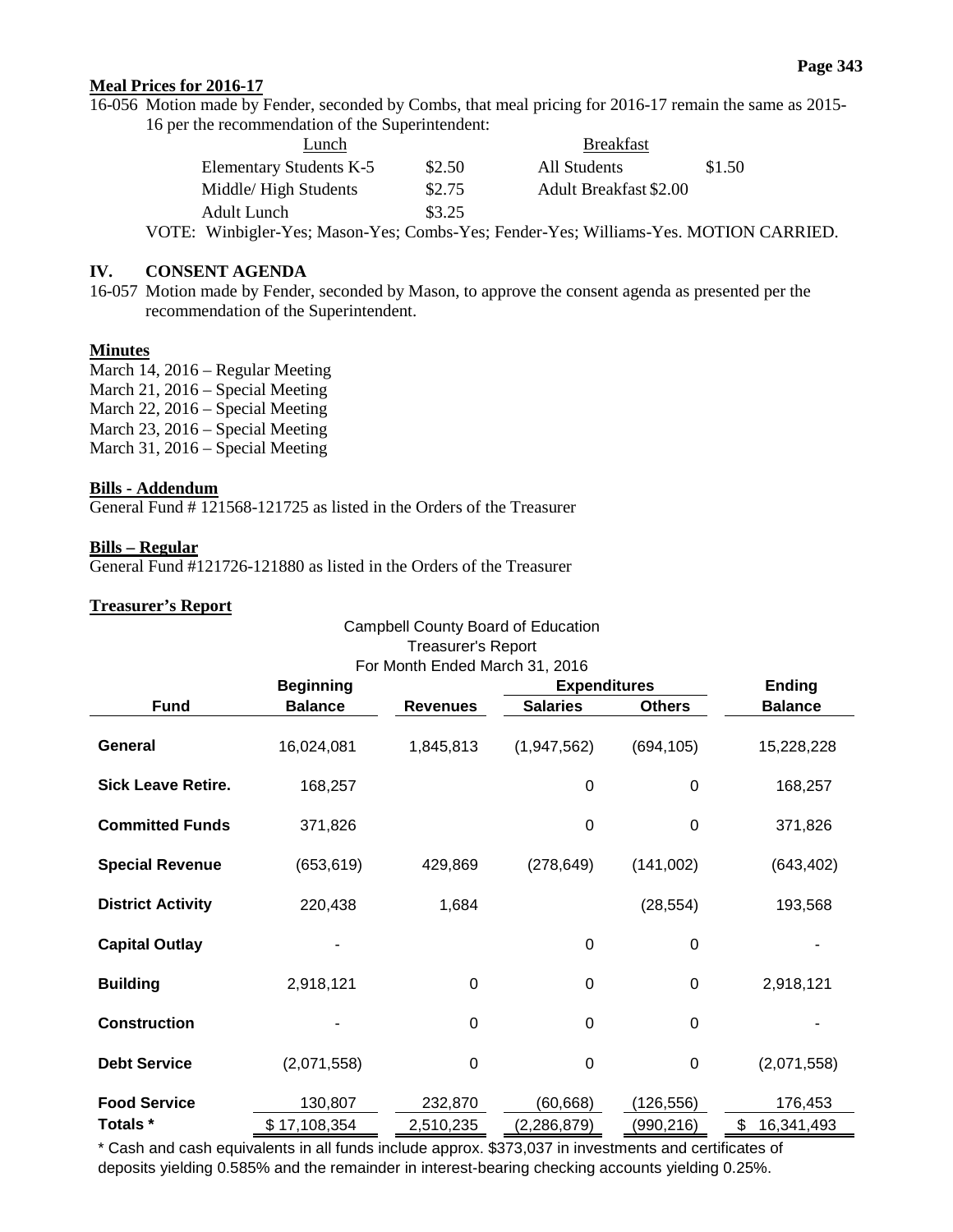## **Page 344**

# **Leave of Absence Requests**

MaryEllen Allender, Athletic Secretary at Campbell County High School, Intermittent leave from March 21, 2016 through June 30, 2016 for FMLA.

Regina Barth, Bus Monitor at Transportation and Food Service Assistant at CCMS, from April 19, 2016 through May 2, 2016 for FMLA.

Joyce Beal, Bus Monitor at Transportation, from January 27, 2016 through June 30, 2016 for FMLA.

Melissa Bogosta, Teacher at Campbell County Middle School, REVISED from January 25, 2016 through April 15, 2016 for FMLA.

Jean Franzen, Bus Monitor at Transportation, from March 7, 2016 through estimated April 15, 2016 Intermittent leave through June 30, 2016.

Sherrie Jett, Bus Monitor at Transportation, REVISED from February 10, 2016 through April 15, 2016 for FMLA

Kayleigh Kinman, Teacher at Campbell County High School, Intermittent leave from March 14, 2016 through June 30, 2016 for FMLA

Angela Kramer, Bus Monitor at Transportation, from March 23, 2016 through April 8, 2016 for FMLA.

H.Joe Kraus, Transportation Director at Transportation, from March 4, 2016 through April 29, 2016 for FMLA.

Goldi Lakes, Secretary at Campbell County Middle School, Intermittent leave from March 21, 2016 through June 30, 2016 for FMLA.

Timothy Justin Messmer, Lead Vehicle Mechanic at Transportation, from March 14, 2016 through April 15, 2016 for FMLA.

Kristen Nunn, Teacher at Campbell County High School, REVISED from April 1, 2016 through June 1, 2016 for FMLA

Renae Ratliff, Teacher at Campbell County Middle School, REVISED from November 24, 2015 through March 11, 2016 for FMLA.

Amanda Singleton, Bus Monitor at Transportation, from March 2, 2016 through March 14, 2016 for FMLA.

Deborah Smith, Bus Driver at Transportation, from March 29, 2016 through April 15, 2016 for FMLA.

Rhonda Watts, Food Service Manager at Campbell County Middle School, from March 31, 2016 through approximately May 2, 2016.

Brett White, Teacher at Campbell County High School, from March 28, 2016 through April 1, 2016 for FMLA.

# **Day Treatment Calendar**

- a. Amended 2015-16 Calendar
- b. 2016-17 Calendar